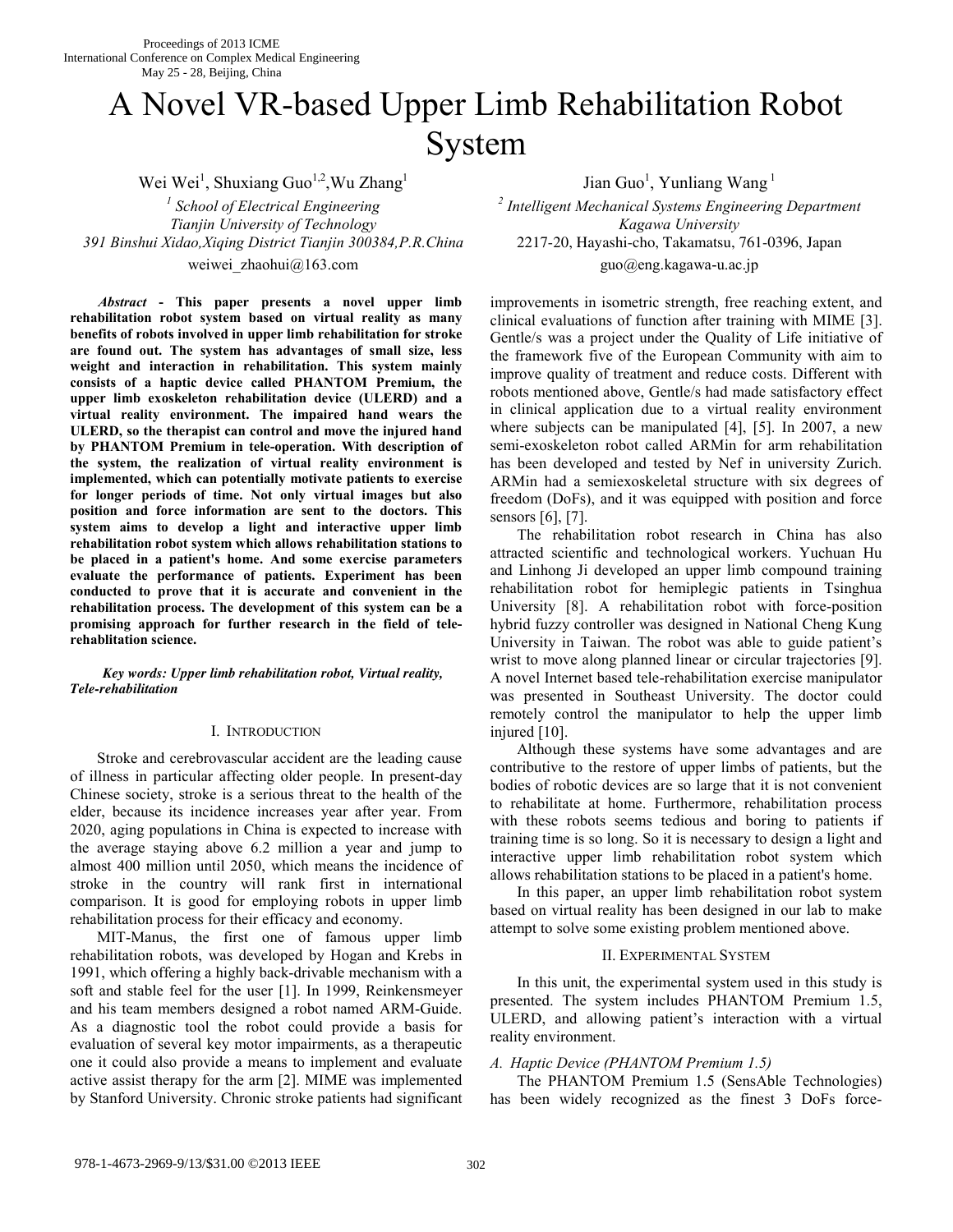feedback device available. As a master part manipulated by doctor, PHANTOM Premium 1.5 is chosen and applied in the system successfully provide force feedback to the stylus (Fig. 1). The large workspace of the product  $(19.5x27x37.5cm)$  is a guarantee of moving upper limb in a big space.



Fig. 1 PHANTOM Premium1.5 haptic device (SensAble Technologies)

# *B. The Upper Limb Exoskeleton Rehabilitation Device (ULERD)*

The motivation of design the ULERD is to provide effective training to the patients with motor dysfunction to recover the motor function of upper limb including elbow and wrist joints. The ULERD is ergonomically comfortable. Meanwhile, it is the aim to design such a wearable and portable device. Design process of ULERD can be obtained in detail from reference [11]. The structure of the ULERD from upper view is showed in Fig. 2. ULERD has three active DoFs including the elbow flexion/extension, forearm pronation/supination and wrist flexion/extension in elbow and wrist joint. Furthermore, an additional four passive DoFs are added to the elbow and wrist joints to correct any misalignment between the human and device joints.

Due to comfortable and suitable for home-rehabilitation to patients, it is necessary to decrease the mass of such device as light as possible. BLDC motor (Maxon Technology) which is used for the ULERD for its high power density to decrease the mass of the device. Meanwhile, main frames of this device are made of aluminum board. The total weight is 1.3kg.



Fig. 2 The prototype of the upper limb exoskeleton rehabilitation device

#### *C. Operation Principle of The Robot System*

The upper limb rehabilitation robot system proposed in the paper is a tele-rehabilitation system where the Internet can be used for data transfer, allowing a therapist to remotely monitor progress and to change the patient's movement [12]. Composition of the system is shown in Fig. 3. The system mainly consists of a master part and a slave part. The master part is a haptic device PHANTOM Premium and the slave part is ULERD [13]. The slave part coordinates with the master part with a PC-based virtual reality system (Fig. 4). The impaired hand is hard bolted to the ULERD, so the rehabilitation therapist can move the stylus of PHAMTOM Premium and guide the injured hand to move along certain of predefined training track in tele-operation.

In order to keep safe and assess the experimental results, a force sensor is fitted to the forearm plate by which can detect the general contact force. The MTx sensor is chosen to get the accurate pose information of patient's impaired hand.

In the system, the hand of doctor can be used to assist the injured hand of patient in the rehabilitation. When the injured hand has recovered gradually, the assistance from doctor can be decreased slowly, until there is no assistance.



Fig. 3 Composition of the upper limb rehabilitation robot system



Fig. 4 Block diagram of the upper limb rehabilitation robot system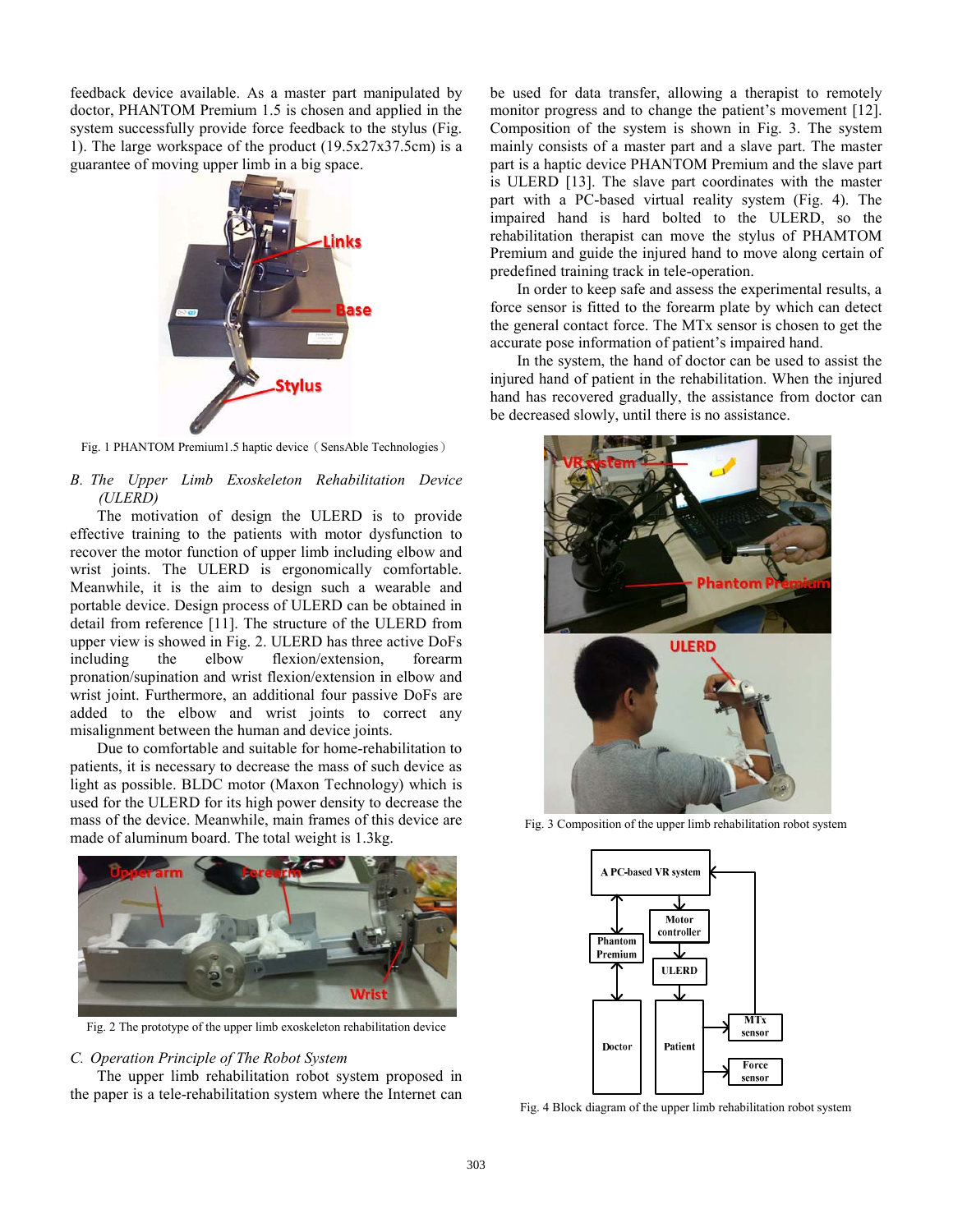#### III. REALIZATION OF VIRTUAL REALITY

According to the vision feedback and force feedback, the therapist can adjust his operation. Virtual reality technology can provide repeated practice, performance feedback and motivation techniques for rehabilitation training [14]. Patients can learn motor skills in a virtual environment, and then transfer the skills to the real world.

In this unit, the realization of virtual reality for rehabilitation hand function in stroke patients will be concentrated and it is hopeful to achieve satisfactory outcome in the future.

## *A. Structure of Virtual Reality system*

Classical haptic rendering system for virtual reality mainly consists of the haptic device, the human operator and the simulating environment (Fig. 5) [15]. In Fig. 5, X is the position value of end-effector, S is the speed information of end-effector by differential computing the position value X, Fd is the ideal force from calculation, Fr is the force of motor control from the controller. These variables mentioned above are all vectors. As a kind of human interface, haptic device is not similar with the keyboard or mouth that we are familiar with. It sends the information, such as positions or actions of the operator, to virtual environment and feedbacks force to operator, by which operator can feel and manipulate the object successfully in virtual environment. The simulating environment mainly realizes HMI (Human-Machine Interaction), visual rendering, haptic rendering, etc. The scene of virtual environment can be created by OpenGL graphics library or other 3D modeling software (eg.3DSMAX). Virtual environment, as the core of control unit, makes functional modules of the system work harmonize with one another.



Fig. 5 Block diagram of haptic rendering system for virtual reality

## *B. Scene of Virtual Simulating Environment*

 A simple 3D virtual simulating environment which represents an empty room and intends to provide early stroke subjects with awareness of physical space and movement is created. The environment and virtual objects are rendered by using OpenGL and VC++.

 One virtual upper limb and a coordinate Axis are created in the virtual environment (Fig. 6). At the beginning of the study, the virtual upper limb mainly consists with one ball and two cubes. The experiment requires operator to manipulate the stylus of PHANTOM Premium to make the motion of virtual arm to follow the device. The patients can train in an elbow joint training mode. In our experiment, performance focusing on the elbow joint is discussed.

 Subjects are able to adjust the position of upper arm in a real environment in order to comfortably and efficiently rest the impaired hand of patients to acquire elbow training targets. At the beginning of training, the position of upper arm can be adjusted to match in the virtual environment as well (Fig. 7).

 The overall software flow chart for the PC rehabilitation virtual reality system is shown in Fig. 8. The real-time 3D position of point on the stylus can be sampled by the PHANTOM Premium. During the trials, the patient is shown a graphical model of his own hand, which is updated in real time to accurately represent the flexion of his elbow. Flexion angle is calculated by inverse trigonometric function and position of stylus.



Fig. 6 The virtual environment of experiment 1



Fig. 7 The virtual environment of experiment 2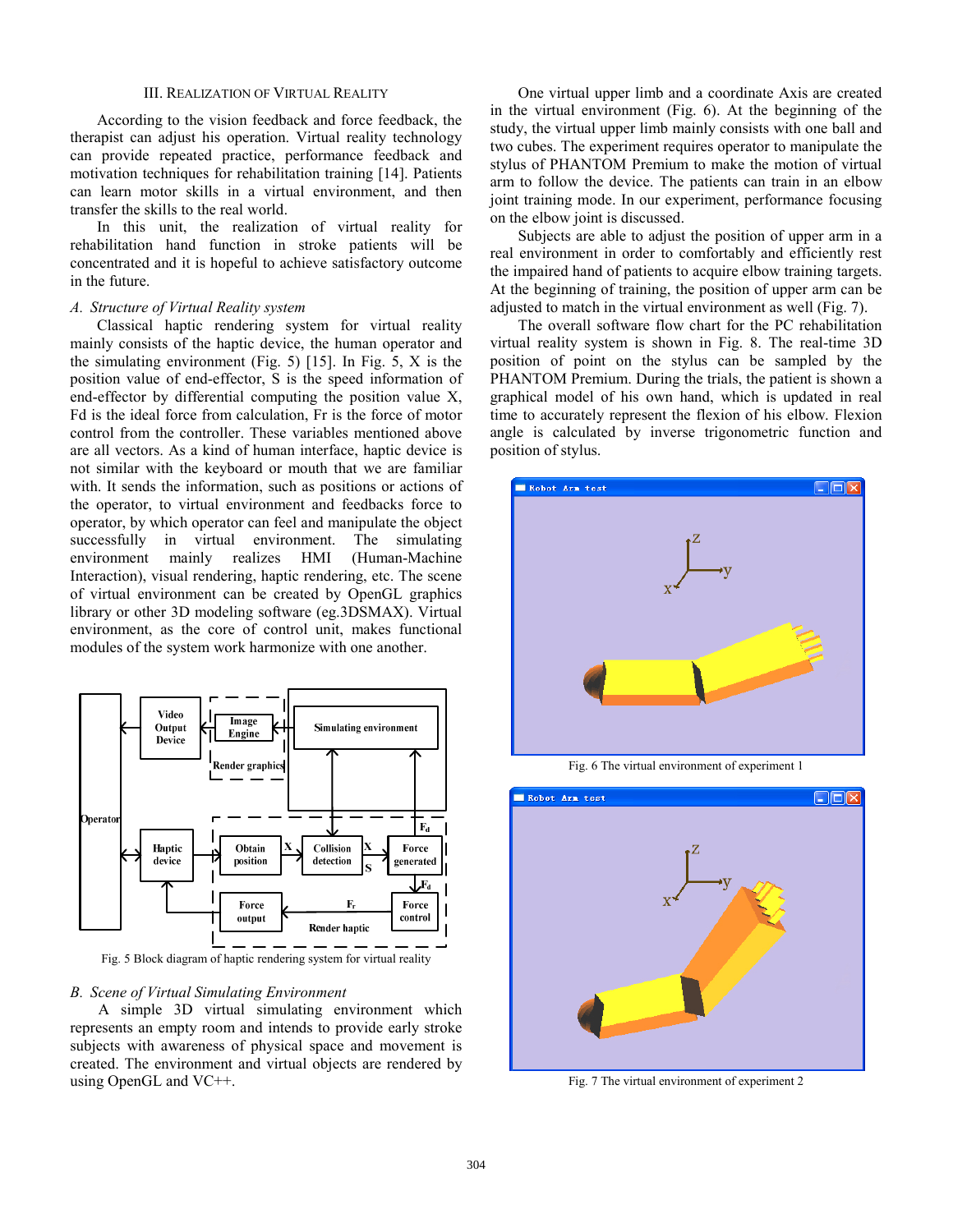

Fig. 8 Software flow chart of VR interface

#### *C. Performance Evaluation*

 During range trial, the exercise parameters are estimated in order to provide feedback to the patient. After the trial has been completed, data collected on the patient's movements are reevaluated and stored into the database.

 The patient's performance is calculated after several trials. As shown in Fig. 9,  $\theta$  represents the flexion of elbow which is 0-150° in normal range. The range of stoke patients, however, decreased dramatically.

 For the range-of-motion exercises, the flexion angle of the elbow is considered to be the mean of the maximum and minimum joint angles. The performance measure is

$$
M = \frac{\sum_{i=1}^{n} (\max \theta_i - \min \theta_i)}{n}
$$

where n is the numbers of exercises. To reduce fatigue, n is always less than ten.



Fig. 9 The schematic of elbow range trial

 Fig. 10 shows the elbow rotation angle of the left limb in the real environment and in the virtual simulating environment respectively. The vertical axis stands for the angle, and the horizontal axis stands for the time. The green line represents elbow angle of ULERD worn in the hand when manipulating the Phantom Premium, the red line represents rotation angle of Phantom Premium. Form the blue line in Fig. 11 which stands for the error between two angles, we can learn that the rotational angles detected by the Phantom Premium, were close to angle of upper limb in real environment detected by protractor. Therefore, the environment in the experiment can provide patents with the accurate and effective messages.



Fig. 10 Line graph of elbow rotation angle



Fig. 11 Line graph of error between elbow rotation angles

IV. CONCLUSION AND FUTURE WORK

 In this paper, a novel upper limb rehabilitation robot system based on virtual reality is proposed. The system based on virtual reality is so light and interactive that it is suitable for home-rehabilitation. The master part is a haptic device and the slave part includes ULERD. The injured hand wears the ULERD, so the therapist can control and move the hand by PHANTOM Premium in tele-operation anywhere. A preliminary 3D interface is created by using OpenGL and VC++ in experiment. The virtual reality environment makes the training process more visible and interactive. Furthermore, virtual reality environment can potentially motivate patients to exercise for longer periods of time due to the encouraging words and sounds. And some exercise parameters to measure performance of patients is put forward. Experiment has been conducted to prove that the system is accurate and convenient in the rehabilitation process. So, it is effective for this system to apply in the tele-rehabilitation at home.